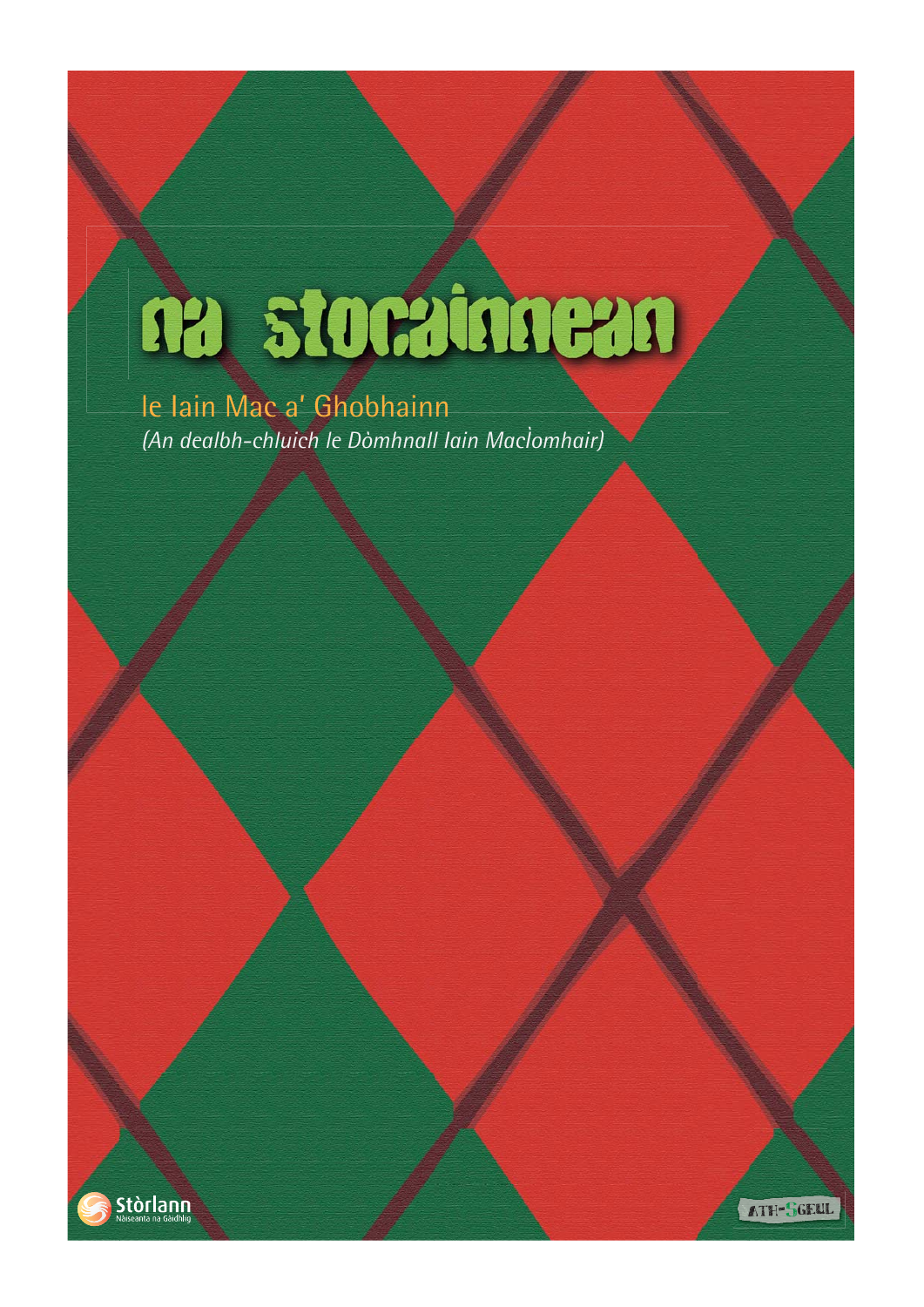Na Stocainnean Le Iain Mac a' Ghobhainn

(Dealbh-chluich le Dòmhnall Iain MacÌomhair)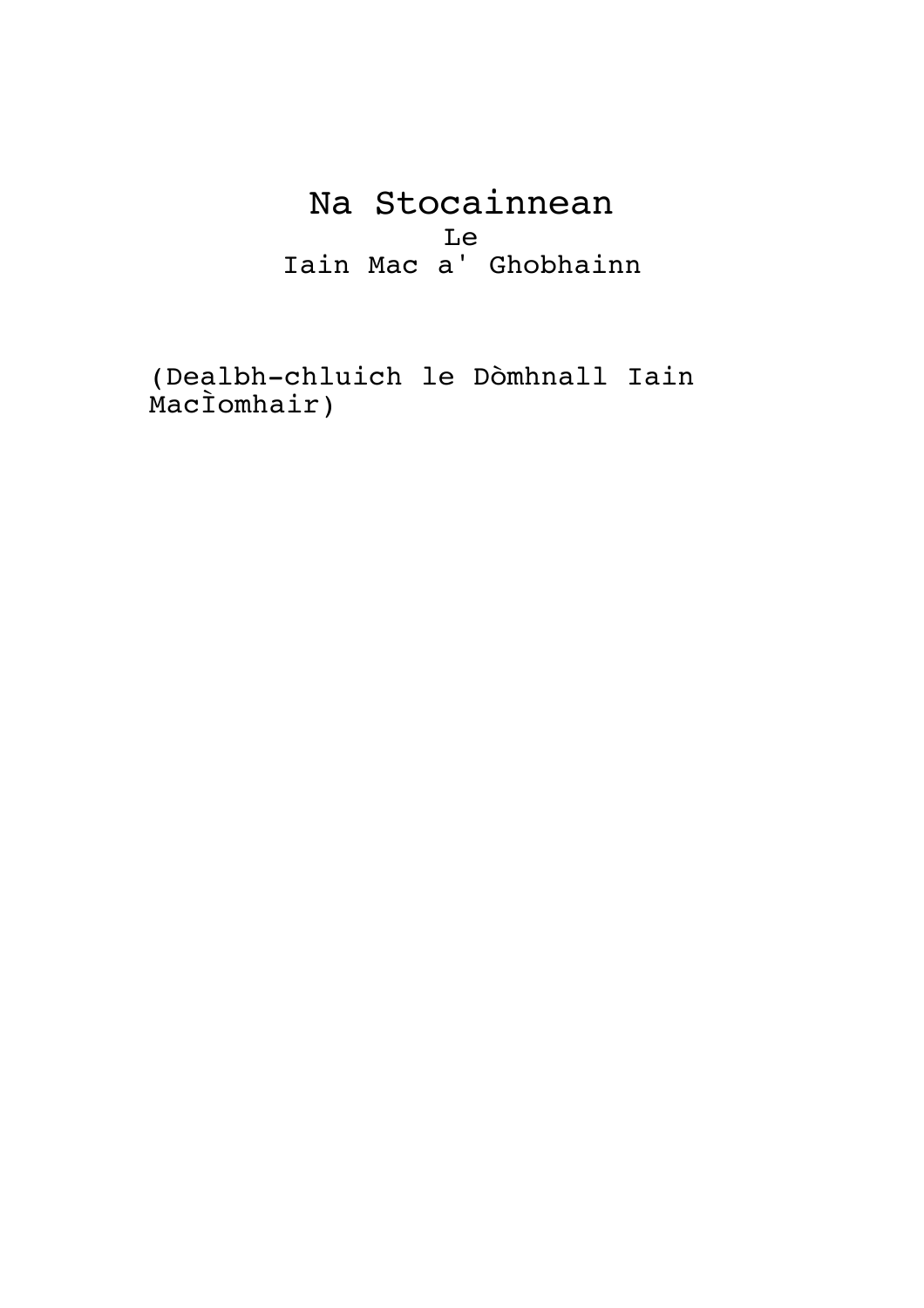Caractaran

BANNTRACH

TÈ-SIUBHAIL

IAIN – MAC NA BANNTRAICH

SEUMAS – MAC NA TÈ-SIUBHAIL

MISS MACDONALD – TIDSEAR

CLAS – SEÒRAS, ANNAG, DÒMHNALL, MURDAG, SEONAG, MÒRAG, SANDAIDH, COINNEACH, RUARAIDH, SÌNE

# SEALLADH A H-AON: DORAS TAIGH NA BANNTRAICH

Tha tè-siubhail aig doras taigh banntraich agus tha i fhèin agus a' bhanntrach a' còmhradh. Tha ultach phanaichean is choireachan aig an tè-shiubhail.

> TÈ-SIUBHAIL Tha madainn bhrèagha ann. Seall na th'agam an seo de ...

A' BHANNTRACH A-nise, mus tòisich thu, chan eil mise ag iarraidh càil.

# TÈ-SIUBHAIL

Is cinnteach gu bheil feum agad air coire no air pana. Seall cho math 's a tha iad air an dèanamh. Is e an duine agam, Seonaidh Mòr, a bhios a' dèanamh nan coireachan agus nam panaichean. Tha mi cinnteach gun cuala tu mu dheidhinn.

A' BHANNTRACH

Cha chuala mi ainm a-riamh. Tha mi duilich.

# TÈ-SIUBHAIL

Bidh e a' cur uairean a thìde seachad san teanta, a' feuchainn ri bith-beò a chosnadh dhuinn. Agus bidh mise a' falbh nan taighean a' feuchainn ris na rudan a reic. Chan eil e furasta aig amannan ...

A' BHANNTRACH

Chan eil annamsa ach banntrach bhochd.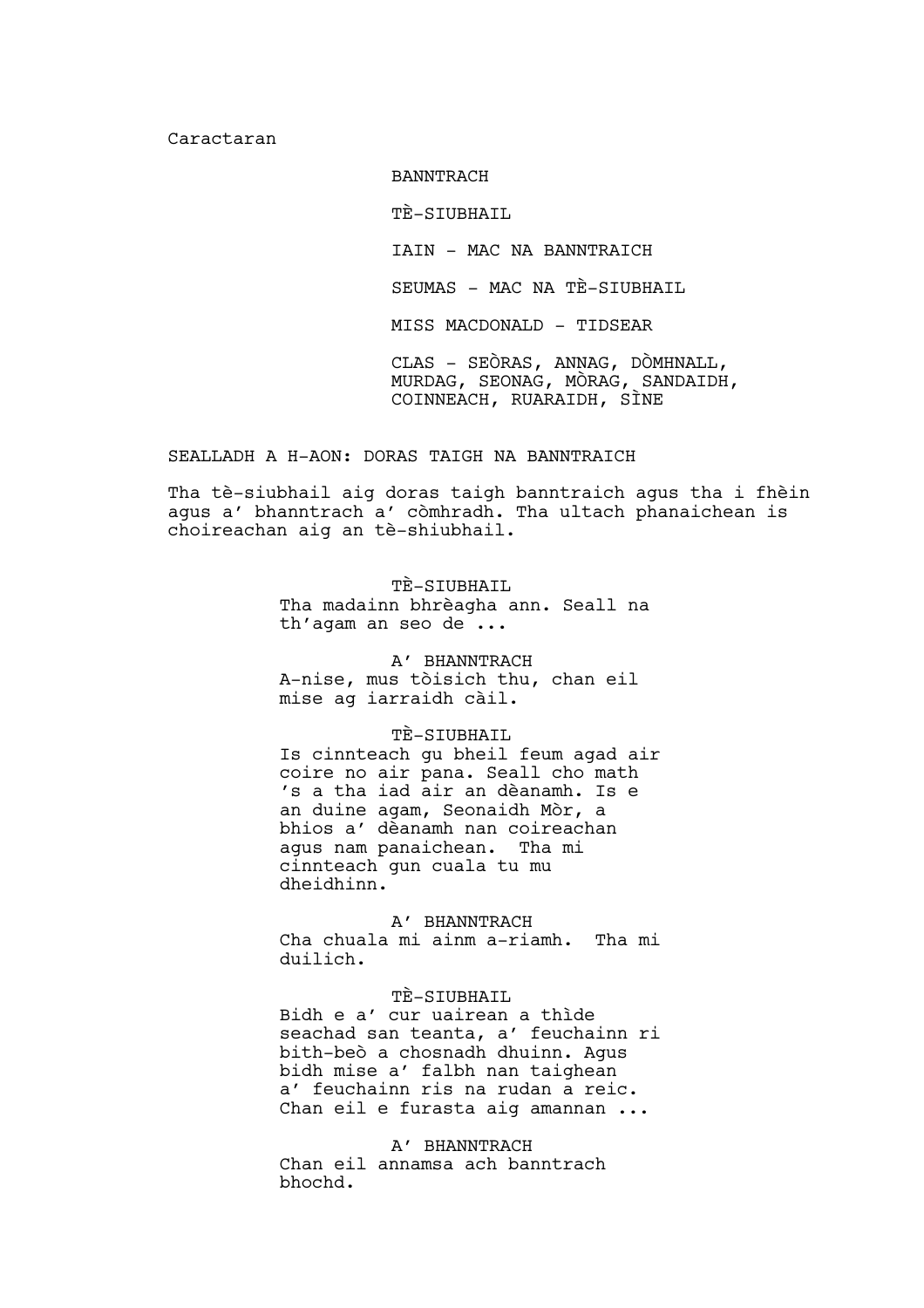Chan eil airgead agam, ach am beagan de pheinnsean a gheibh mi bhon stàit. Agus tha triùir mhac agam a tha an-còmhnaidh feumach air biadh is aodach.

## TÈ-SIUBHAIL

Mar sin, 's ann a tha thu gu math fortanach. Chan eil mise a' faighinn sin fhèin. Nach ceannaich thu pana no coire? Chan eil iad daor idir.

A' BHANNTRACH Tuigidh mi gu bheil cùisean doirbh dhut, daonnan air an rathad agus beò ann an teanta. Agus tuigidh mi nach eil an teanta uabhasach cofhurtail nuair a tha an aimsir fliuch agus fuar.

#### TÈ-SIUBHAIL

Ò, tha thu ceart nad bheachd. Pana? Coire?

A' BHANNTRACH An do dh'fheuch sibh idir ri taigh fhaighinn bhon Chomhairle? Seall cho seasgair 's a bhiodh sibh an uair sin. Agus chan fheumadh tusa a bhith a' falbh na sitig a' feuchainn ri rudan a reic. Smaoinich air an tiormachd agus air a' bhlàths.

## TÈ-SIUBHAIL

Taigh? Taigh, an tuirt thu? Cha b' urrainn dhòmhsa a bhith beò ann an taigh. Seo a' bheatha as aithne dhòmhsa, agus tha fios is cinnt agam nach biodh Seonaidh Mòr toilichte a bhith a' fuireach ann an taigh. Ach, a bheil thu a' dol a cheannach càil bhuam?

#### A' BHANNTRACH

Nach do dh'inns mi dhut nach eil annam ach banntrach bhochd. Ach, fuirich mionaid!

Thèid a' bhanntrach a-steach dhan taigh agus tillidh i chun an dorais le paidhir de stocainnean balaich aice na làimh.

> TÈ-SIUBHAIL Dè tha agad an sin?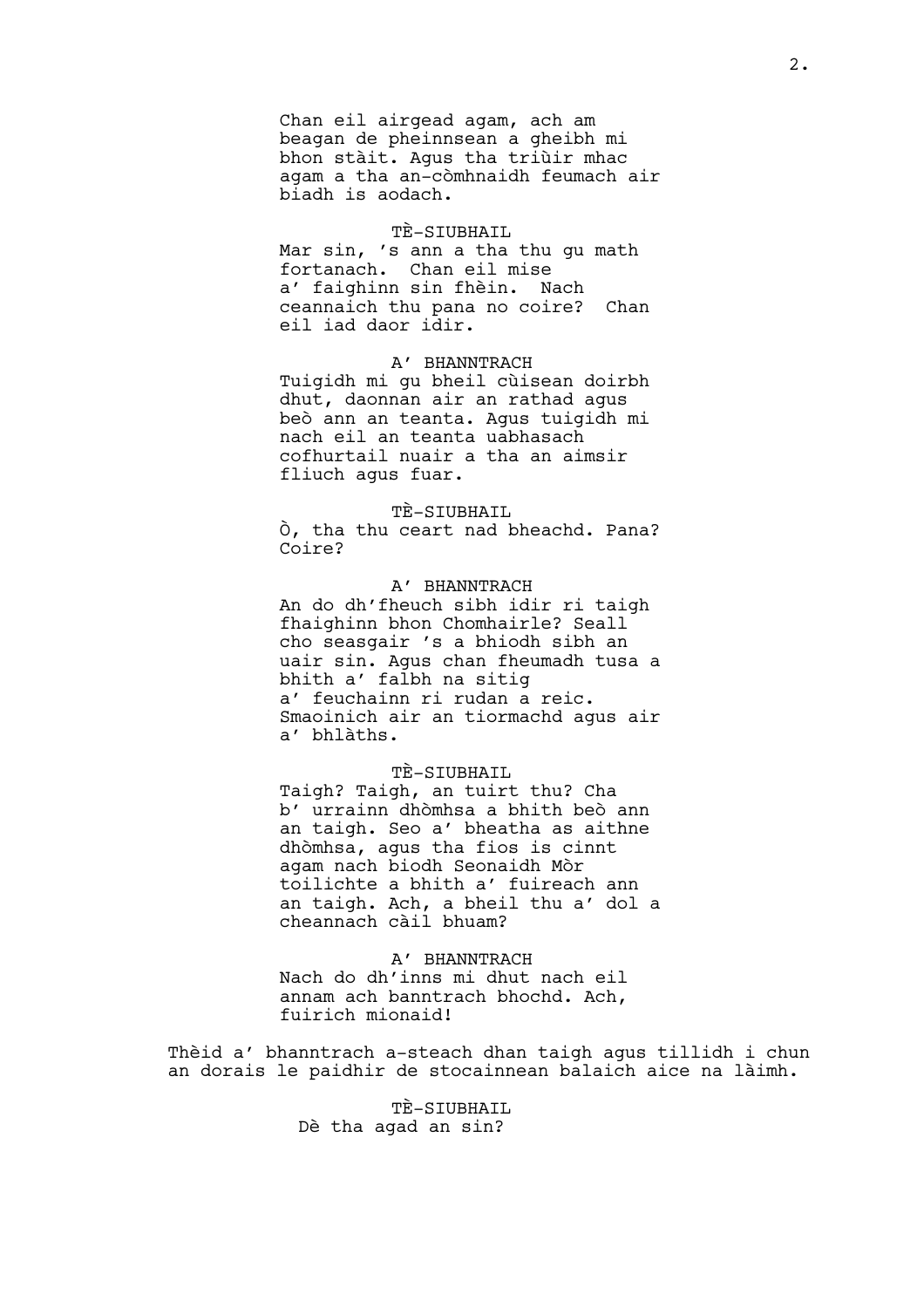#### A' BHANNTRACH

Paidhir stocainnean. Cha toigh le Iain iad. Iain, mo mhac, mo mhac as òige. Ach faodaidh tusa an toirt leat – dhad mhac fhèin. Mi fhìn a dh'fhigh iad. Seall cho brèagha 's a tha iad – uaine le daoimeanan dearga. Chan eil mi a' tuigsinn carson nach toigh le Iain iad.

TÈ-SIUBHAIL Tha iad brèagha gun teagamh.

A' BHANNTRACH Siuthad ma-tà, thoir thusa leat iad.

#### TÈ-SIUBHAIL

Mòran taing, mòran taing. A bheil rud sam bith eile agad a bheir thu dhomh? Tuilleadh stocainnean, 's dòcha?

A' BHANNTRACH Chan eil gu dearbha. Tha mi duilich. Chan eil annamsa ach banntrach bhochd.

# TÈ-SIUBHAIL

Is math am beagan nuair nach fhaighear am mòran. Togaidh mi orm a-nise lem phanaichean agus lem choireachan. Gum bu fada beò thu, ged nach do cheannaich thu càil bhuam.

Falbhaidh an tè-siubhail. Dùinidh a' bhanntrach an doras.

SEALLADH A DHÀ: AIG AN SGOIL

Tha na sgoilearan sa chlas ag obair air Matamataig.

# MISS MACDONALD

Sàmhach a-nise. "Sàmhach", thuirt mi. A Choinnich, air do shocair! Agus Annag, tha cus agadsa ri ràdh. Chì sibh gun do chuir mi suimean air a' bhòrd dhuibh. Iomadachadh agus roinneadh. Dèanaibh iad nur leabhraichean-sgrìobhaidh. Deich uile gu lèir. Seadh, a Sheòrais?

SEÒRAS Chaill mi mo pheansail.

SEONAG Bheir mise peansail dha.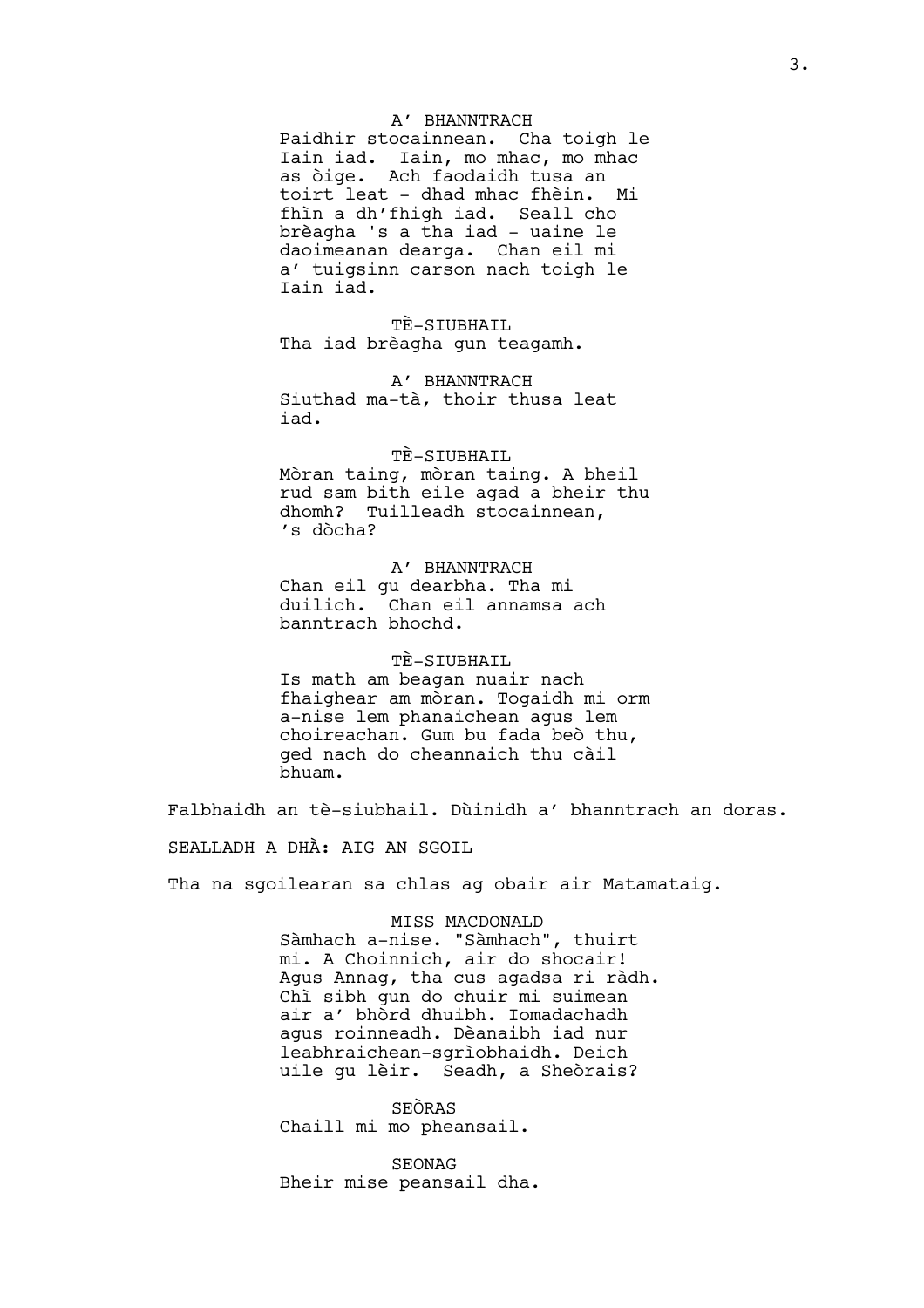Bheir Seonag peansail do Sheòras.

MISS MACDONALD Siuthadaibh a-nise. A bheil ceistean sam bith agaibh?

CLAS

Chan eil.

Tòisichidh iad air na suimean. Ach tha Iain a' mothachadh gu bheil a stocainnean uaine leis na daoimeanan dearga air Seumas. Leumaidh Iain a-mach às a dheasg.

> IAIN (ag èigheach) Mo stocainnean, mo stocainnean, tha mo stocainnean air!

Bheir Iain buille do Sheumas.

MISS MACDONALD (ag èigheach) Stad sin anns a' bhad!

Tha Iain agus Seumas a' sabaid ann am meadhan an làir.

MISS MACDONALD (ag èigheach a-rithist) Stad sin anns a' bhad!

Tha Iain a' feuchainn ris na stocainnean a spìonadh bho Sheumas. Tha càch a' gàireachdainn.

> IAIN Càit an d' fhuair thu iad? Ghoid thu iad!

Beiridh Miss MacDonald orra agus sadaidh i bho chèile iad.

MISS MACDONALD (gu feargach) Iain MhicAoidh, stad sin anns a' bhad. Dè a-nis a tha seo?

**TATN** Tha mo stocainnean air. Ghoid e mo stocainnean.

MISS MACDONALD (ri Seumas) A bheil sin ceart?

SEUMAS (a' gul) Mo mhàthair a thug dhomh iad.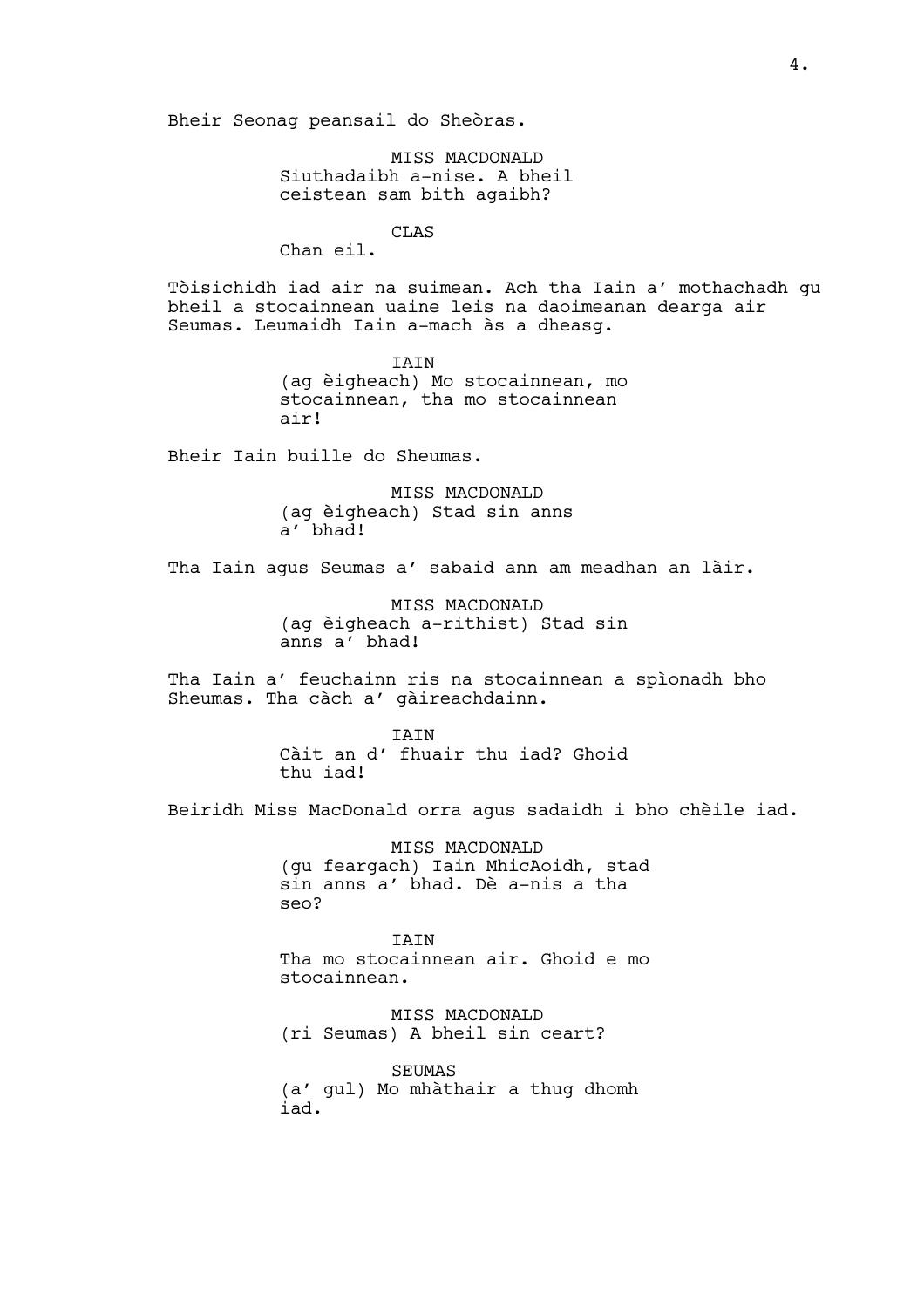IAIN (ag èigheach) Leamsa a tha iad. Leamsa a tha iad, a mhèirlich gun ...

MISS MACDONALD

(ri Iain)Fuirichidh tusa an seo fad uair a thìde an dèidh do chàch a dhol dhachaigh aig deireadh an latha. A-nise, na cluinneam an còrr!

IAIN

(os ìosal) Tha mo stocainnean aige. Ghoid e iad, ach cha bhi esan air a pheanasachadh. (ri Seòras) Chan e gun robh mi uabhasach dèidheil air na stocainnean ach chan eil e gu diofar. Is ann leamsa a tha iad, agus tha esan air an goid.

MISS MACDONALD Air ais gu na suimean a-nise. Siud spòrs gu leòr airson aon latha.

Tha na sgoilearan a' tòiseachadh air na suimean a-rithist. Buailidh an clag - tha iad uile a'falbh a-mach.

> Siuthadaibh ma-tà. Feuch gum bi sibh uile modhail aig a' phleidhe.

SEALLADH A TRÌ: RAON-CLUICHE NA SGOILE

Tha Iain agus Seumas a' sabaid. Tha Iain a' feuchainn ris na stocainnean a spìonadh far casan Sheumais.

> IAIN<br>Sin agad airson mo stocainnean a ghoid!

Bheir Iain buille do Sheumas. Cuiridh Seumas a làmh ri a shròin.

> SEUMAS Aaaah! Mo shròn! Mo shròn!

**TATN** Ò mo chreach. Dè rinn mi? Dè chanas an tidsear?

Tha Seumas a' gul agus tha càch ag èigheach. Bheir Iain nèapraige às a phòcaid.

> Seo dhut. Seo dhut nèapraige. Cha chreid mi gum faca tu nèapraige a-riamh.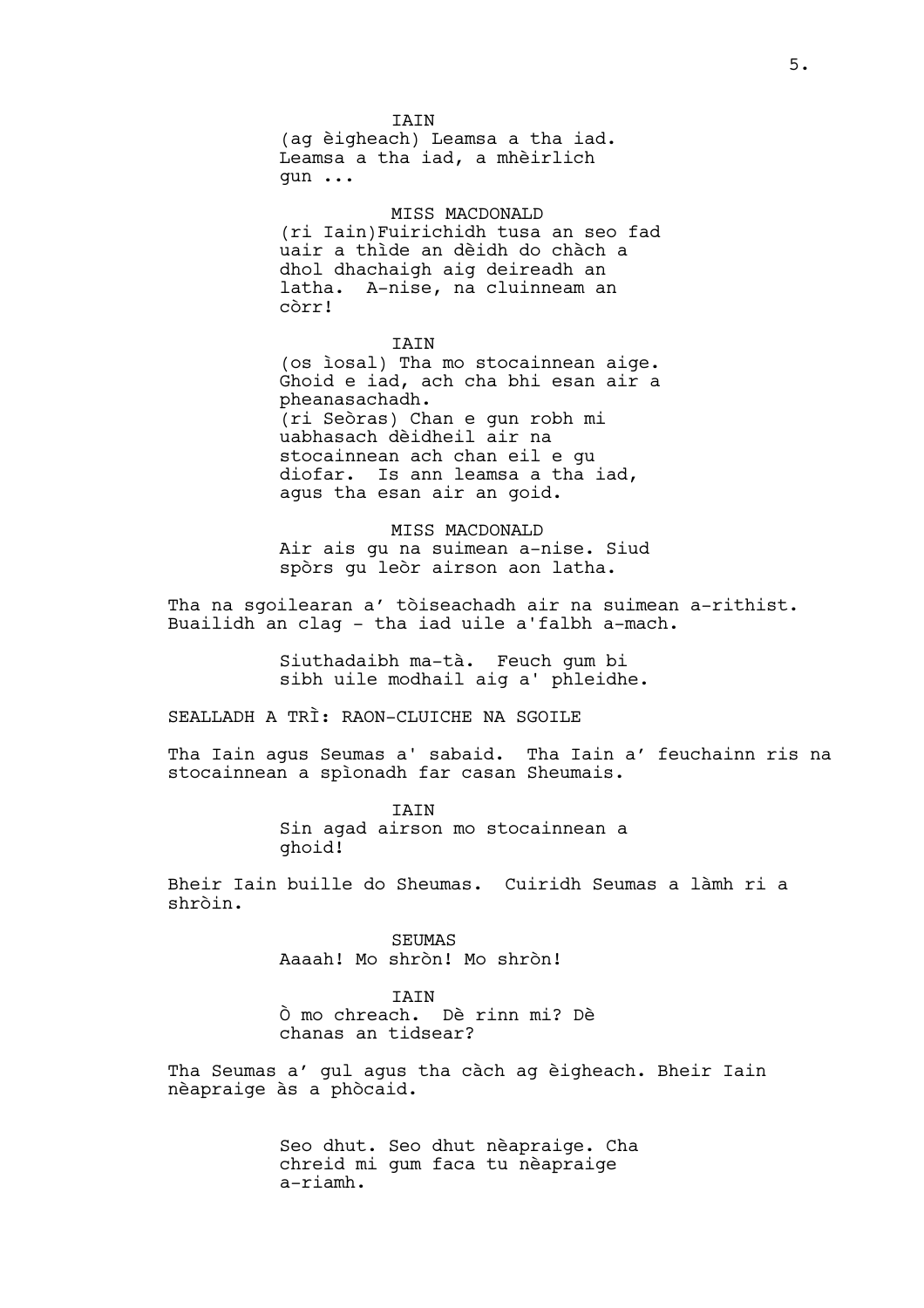Cuir an nèapraige rid shròin. Tha mi duilich. Tha fios agam gu bheil thu bochd, cho bochd 's gum bi thu casruisgte eadhon nuair a bhios an sneachd ann.

#### SEUMAS

Cha do ghoid mise na stocainnean idir. Mo mhàthair a thug dhomh iad. An fhìrinn a th' agam. Cha robh mi riamh ri goid.

#### IAIN

Ach, cùm na stocainnean. Cùm na stocainnean. Tha mi coma. Faodaidh tu na stocainnean a chumail.

Slaodaidh Seumas na stocainnean air ais air a chasan.

#### SEUMAS

Ò tapadh leat. Cumaidh mi iad gu dearbh. Cha robh stocainnean mar seo agamsa a-riamh. Tha iad cho brèagha agus blàth.

# IAIN

Tha fios agam gu bheil thu bochd, gu bheil thu a' fuireach ann an teanta. Bidh mise agus feadhainn de na balaich a' togail teanta as t-samhradh.

#### SEUMAS

Bithidh, ach cha bhi thu a' dèanamh a leithid anns an uisge agus anns a' ghaoith agus a' fuireach ann fad na bliadhna.

**TATN** 

Tha fhios nach eil e uabhasach cofhurtail.

#### SEUMAS

Chan eil idir ach chumadh tusa paidhir stocainnean bhuam. Co-dhiù, tha mi taingeil gum faod mi an cumail. Bidh mo mhàthair cho toilichte.

CÀCH (ag èigheach)Stocainnean! Stocainnean! Stocainnean!

#### **TATN**

(a' bruidhinn ri càch) Thug mi dha iad. Agus mar sin, cumaibh sàmhach.

Thig Miss MacDonald a-mach.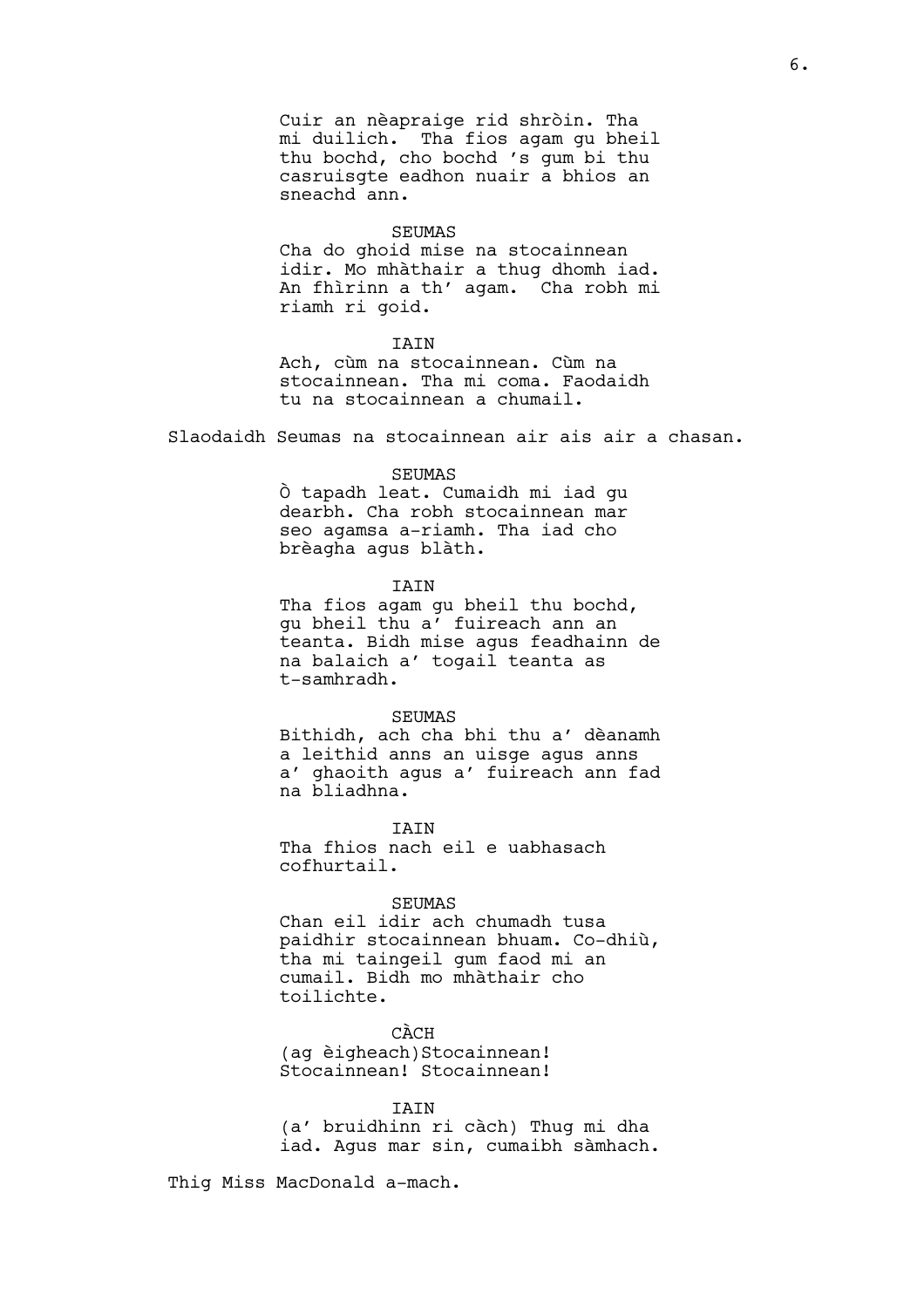# MISS MACDONALD Dè an èigheach uabhasach a tha seo? Agus dè thachair dha do shròin, a Sheumais?

#### SEUMAS

Bhuail Iain mi. Thug e dhomh buille mun t-sròin. Ach an dèidh sin thuirt e rium gum faodainn na stocainnean a chumail.

MISS MACDONALD Iain MhicAoidh, tha mise a' dol a chur fios air do mhàthair. Cha dèan an dol-a-mach seo an gnothach idir, idir.

SEALLADH A CEITHIR: AIR AN RAON-CHLUICHE AIG ÀM DINNEIR.

Nochdaidh màthair Iain aig a' gheata.

# A' BHANNTRACH Gabhaibh mo leisgeul. Obh, obh, dè tha air tachairt? Iain? Dè rinn thu?

MISS MACDONALD Chuir do mhac às leth Sheumais an seo gun do ghoid e a stocainnean. Ach thuirt Seumas gur ann bho a mhàthair a fhuair e iad. Thòisich an t-sabaid agus chaidh Seumas a ghoirteachadh. Bha an fhuil a' sruthadh às a shròin.

A' BHANNTRACH Iain, tha mi air mo nàrachadh! Ceart gu leòr, thug mise stocainnean uaine le daoimeanan dearga do thè-siubhail a thàinig chun an dorais. Cha robh an còrr agam. (ri Seumas) Feumaidh gur e do mhàthair-sa a bha aig an doras. Sin na dearbh stocainnean a thug mi dhi, oir chuir i uiread de thruas orm.

MISS MACDONALD Tha sin ag innse dhuinn, ma-tà. Iain, iarr maitheanas.

#### IAIN

Tha mi duilich. Thuirt mi ris gum faodadh e na stocainnean a chumail.